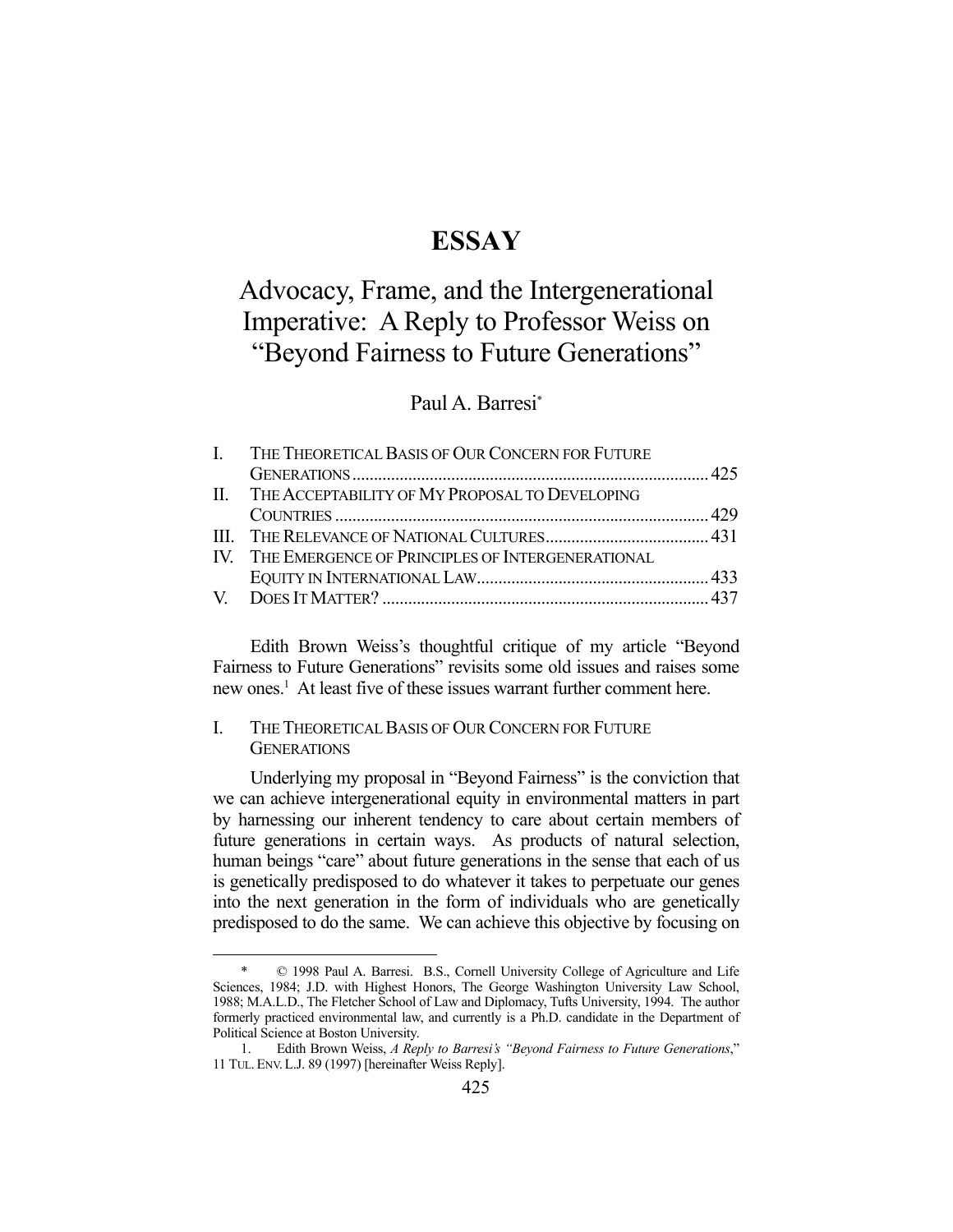our own offspring, by focusing on the offspring of close relatives, or by focusing on both.

 As the genetic function of this predisposition suggests, our concern about members of future generations tends to vary in proportion to the degree to which we perceive them to be related to us. We tend to care more about our own offspring than about the offspring of our siblings. We tend to care more about the offspring of our siblings than about the offspring of our distant cousins, and so on. We tend to care least about the offspring of people who seem to be the most distantly related to us. The offspring of people of races, ethnic groups, or territorial jurisdictions different from our own tend to fall into this category to a greater or lesser degree.

 How these biological principles play themselves out in human society is especially complex because humans have invented culture, which can be conceptualized as an accretion of conscious choices that members of past and present generations have made about the desirability of perpetuating particular living arrangements. Nevertheless, culture tends to reinforce biology. Many common cultural practices—such as nepotism, Western intestacy statutes, and perhaps even socialism to patriotism—can be explained by reference to a genetic predisposition to do whatever is necessary to enhance one's own reproductive success.

 Professor Weiss seems to acknowledge the strength of the evidence in support of these points, but goes on to suggest that we should seek to identify other theories in which to "root" our concern for future generations because of the possibility that our biologically-based concern might cease to exist. Professor Weiss fails to offer any reason why we should expect our biologically based concern to cease to exist, however, thus highlighting the weakness of her argument.

 To "care" about future generations in the biological sense that I have described is the essence of what it means to be a member of a species that is the product of natural selection. Accordingly, it is difficult to imagine any likely set of circumstances that would cause our species to stop "caring" about future generations in this sense. The only set of circumstances that readily comes to mind would require the simultaneous occurrence of a prolonged cessation of natural selection with regard to virtually all human beings and an equally prolonged period of genetic drift so pernicious as to rob virtually all of us of that part of our genetic inheritance that embodies the biological reason for being a member of any species: to perpetuate genes into the next generation in a way that ensures that the individuals who carry those genes will tend to do the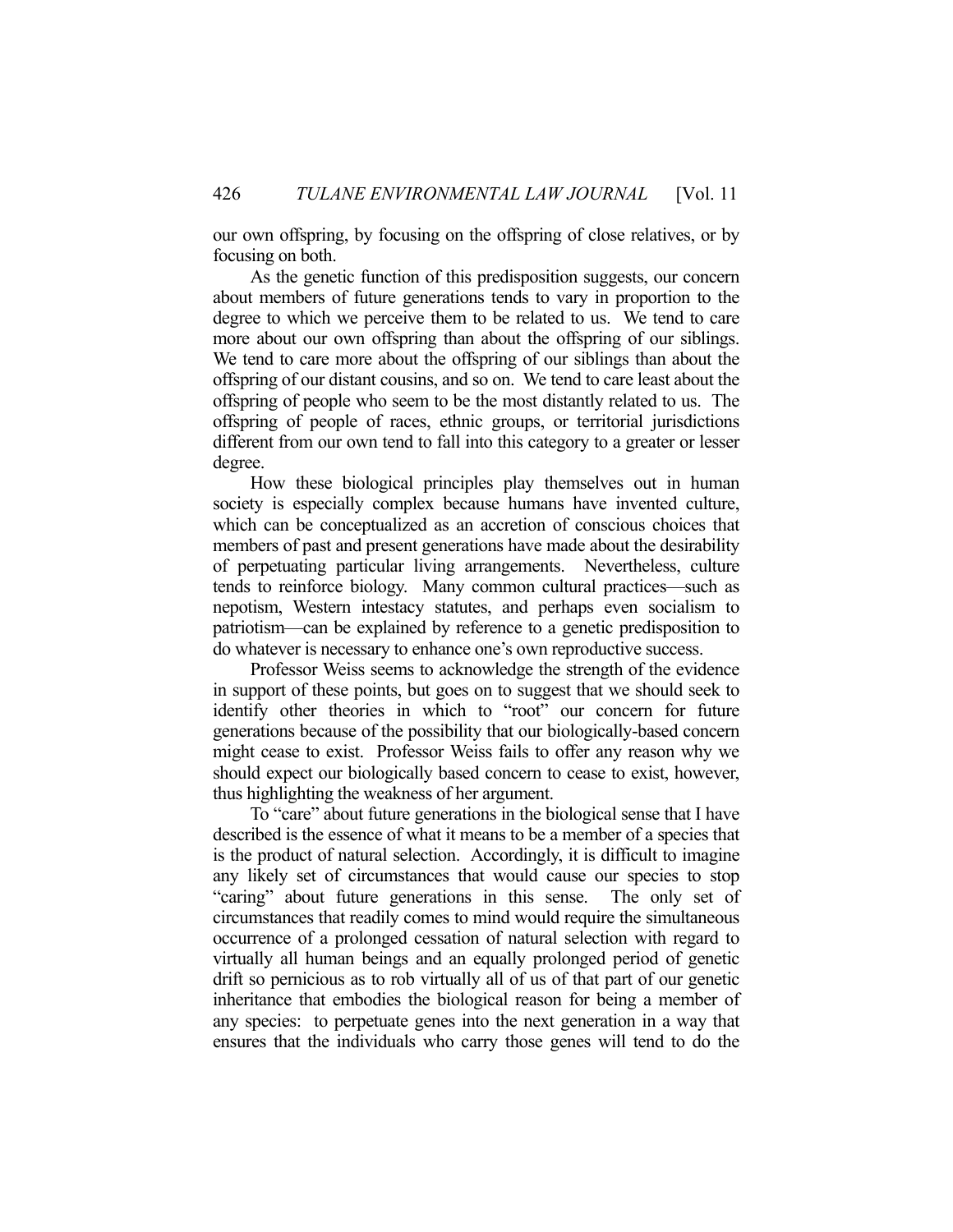same.<sup>2</sup> The occurrence of such a set of circumstances seems so unlikely as to be unworthy of serious concern.

 Nevertheless, there is at least one compelling reason why we should seek to further elucidate the source of our inherent concern for future generations and the manner in which that concern tends to manifest itself. A more comprehensive theoretical understanding of the source and nature of that concern would allow us to assess more accurately the likelihood that any legal regimen intended to achieve intergenerational equity would appeal to our deeply rooted predispositions. Unfortunately, as I argue in "Beyond Fairness," none of the Western religious, legal, or other doctrines offered by Professor Weiss in her own proposal currently seems to be a significant source of our concern for future generations in the Western industrial democracies that I argue must endorse any effort intended to achieve intergenerational equity if that effort is to succeed.3

 The effort to further elucidate the source and nature of our inherent concern for members of future generations should continue, as should efforts to enhance the impact of that concern by developing additional rationales for taking specific actions that will help to vindicate it. If undertaken in an appropriate manner, such efforts should help to ensure that we succeed in developing a legal regimen that is adequate to the task of achieving intergenerational equity in environmental matters. If undertaken in an inappropriate manner, however, such efforts could help to ensure that we fail.

 Professor Weiss refers to my effort to elucidate the biological basis of our inherent concern for members of future generations as "rooting" our concern for members of future generations in biology.<sup>4</sup> Her use of the

 <sup>2. &</sup>quot;Genetic drift" in this context refers to a random shift over the course of generations in the frequencies of genes not subject to the pressures of natural selection, which eventually can produce either a population in which all individuals carry a given form of a gene or a population in which no individuals carry that form of the gene. *See* DOUGLAS J. FUTUYAMA, EVOLUTIONARY BIOLOGY 129-30 (2d ed. 1986).

 <sup>3.</sup> One might make a similar argument with regard to many of the non-Western religious, legal, and other doctrines on which Professor Weiss also relies. *Cf.* EDITH BROWN WEISS, IN FAIRNESS TO FUTURE GENERATIONS 18, 20 (1989) [hereinafter WEISS]. The empirical evidence strongly suggests that whatever role these doctrines may have played in non-Western cultures in the distant past, they have not remained sufficiently viable to prevent the creation of serious environmental problems. *See, e.g.*, Stan Grossfeld, *Trouble in Paradise*, BOSTON SUNDAY GLOBE, May 30, 1993, at 8 (discussing environmental problems in Madagascar); Sheryl WuDunn, *Chinese Suffer from Rising Pollution as Byproduct of the Industrial Boom*, N.Y. TIMES, Feb. 28, 1993, at 1:20; *Asia Fire Damage Over \$1B*, Feb. 25, 1998, *available in* LEXIS, Nexis Library, AP File (deliberately set forest fires in Indonesia). Indeed, to the extent that the environmentally friendly doctrines to which Professor Weiss refers remain viable at all, either in Western or major non-Western cultures, they seem to remain viable primarily as vestigial reminders of an ancestral cultural condition.

 <sup>4.</sup> Weiss Reply, *supra* note 1, at 89.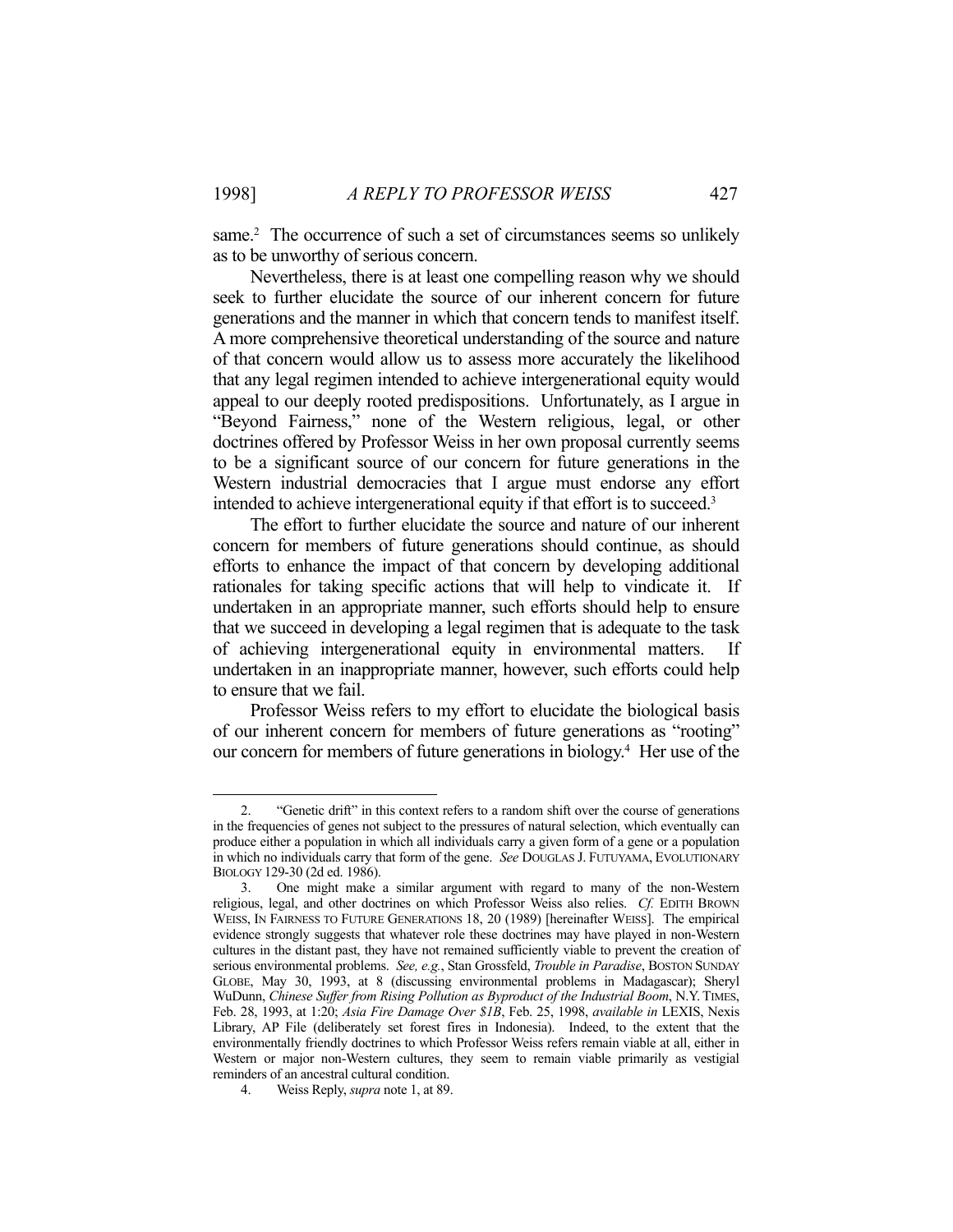verb "rooting" in this context is unfortunate because it implies the act of planting, which in turns implies that we are free to pick and choose among theoretical explanations of our concern without regard to the empirical realities of the world in which we live. To believe that we have this sort of freedom would be to fall prey to Cartesian dualism, the tendency inherent in Western thought to erect a philosophical barrier between mind and body, between matter and spirit, and between the physical world and the intellectual one, which we have inherited from Plato through Descartes, and which environmentalists from across the ideological spectrum often blame as the source of our environmental problems.<sup>5</sup>

 One empirical reality of the world in which we live is that we are members of a biological species that has been produced by biological processes. Although it would be foolish to argue that the relationship between human genotypes and complex human behaviors is a deterministic one, it would be equally foolish to argue that we can ignore or neutralize our biological predispositions merely by force of will. Our biological predispositions continue to exert a powerful influence on our behavior. If they did not, then we would expect to find:

societies without love, without ambition, without sexual desire, without marriage, . . . in which old people were considered more beautiful than twenty-year-olds, in which wealth did not purchase power over others, in which people did not discriminate in favor of their own friends and against strangers, in which parents did not love their own children.<sup>6</sup>

Proponents of legal reforms intended to achieve intergenerational equity in environmental matters would do well to be sensitive to our biological predispositions. These predispositions could serve either as obstacles in

 <sup>5.</sup> Plato's conception of the ideal form, of which material objects are only an imitation, established a dichotomy between the world of thought and the world of sensation. *See* THE WORLD OF PLATO AND ARISTOTLE 31-33 (James B. Wilbur & Harold J. Allen eds., 1979) (quoting PLATO'S REPUBLIC Book VI). Descartes carried Plato's dichotomy further, conceiving of the mind as separate from the body and from the rest of the material world, *see René Descartes, Meditations on the First Philosophy*, *in* A DISCOURSE ON METHOD 65, 85-94 (John Veitch trans., 1912) [hereinafter A DISCOURSE ON METHOD], and applying the intellectually detached perspective that this conception implies in the scientific method that he had developed previously. *See René Descartes, A Discourse on Method*, *in* A DISCOURSE ON METHOD, *supra*, at 1, 10-18. Environmentalists from across the ideological spectrum have argued that the modern legacy of this philosophical world view is a conviction that we humans are apart from, and therefore free to exploit, non-human nature. *See, e.g.*, SENATOR AL GORE, EARTH IN THE BALANCE 217-18, 249-53 (1992); CHRISTOPHER MANES, GREEN RAGE 227 (1990).

 <sup>6.</sup> MATT RIDLEY, THE RED QUEEN: SEX AND THE EVOLUTION OF HUMAN NATURE 7 (1993); *see also* Kingsley R. Browne, *Sex and Temperament in Modern Society: A Darwinian View of the Glass Ceiling and the Gender Gap*, 37 ARIZ. L.REV. 971, 1102-03 (1995).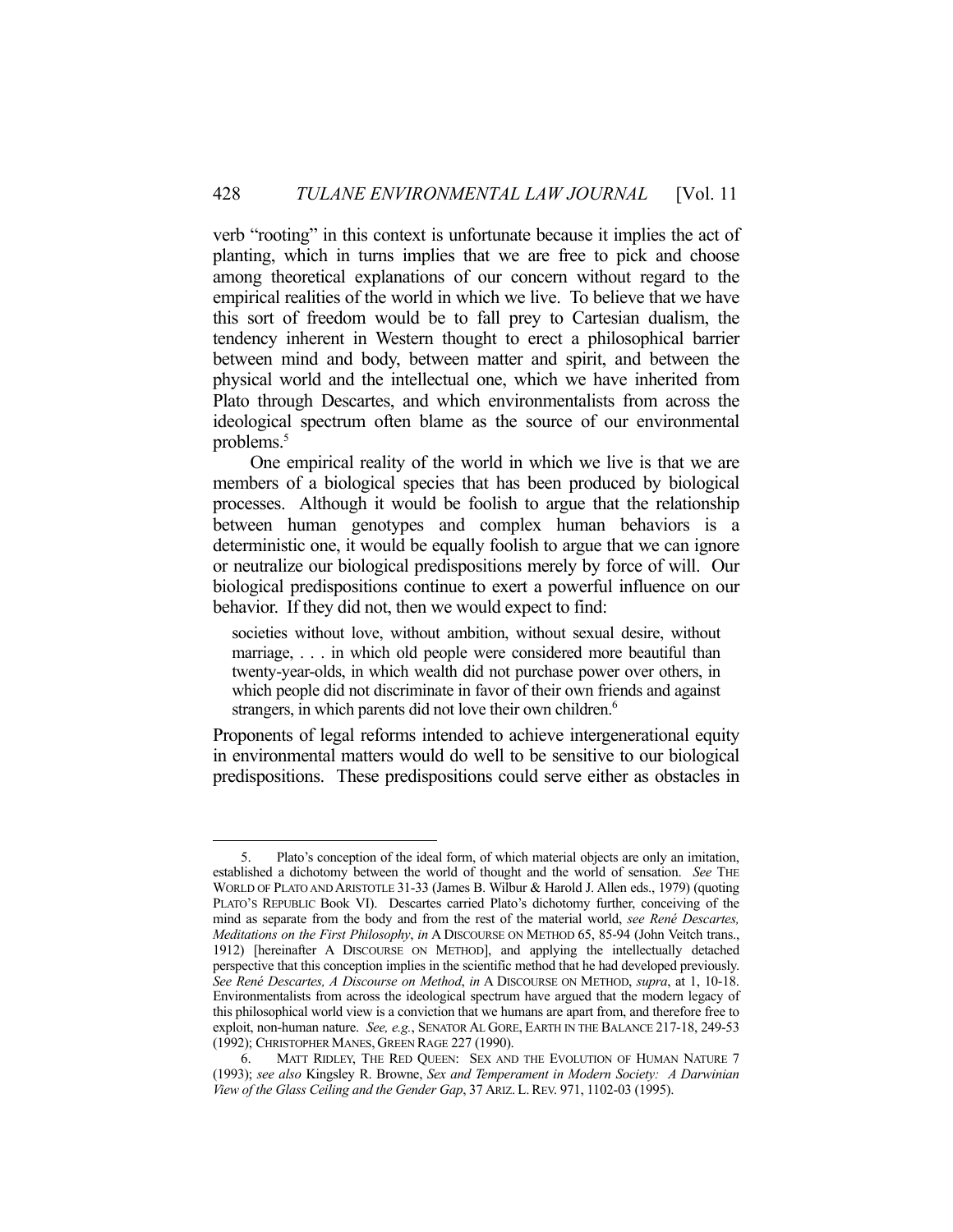the path of those reforms, or, as my analysis in "Beyond Fairness" suggests, as powerful catalysts of their success.<sup>7</sup>

 Proponents of legal reforms intended to achieve intergenerational equity in environmental matters also would do well to be sensitive to our cultural predispositions, which also are empirical realities of the world in which we live. These cultural predispositions manifest themselves in the existing pattern of human norms and the behaviors derived from them, which limit the range of acceptable new norms and the behaviors that those new norms imply. Both the failure of Wilsonian idealism to avert the cataclysm of World War II and the collapse of national Prohibition amid the pervasive flouting of its norms should serve as cautionary tales to anyone who would institutionalize new norms in the belief that mere institutionalization will be sufficient to guarantee compliance. 8

 Professor Weiss makes an admirable attempt to erect her proposal on a foundation of norms ostensibly derived from a variety of the world's existing religious, legal, and other traditions. As I have argued both in "Beyond Fairness" and elsewhere in this Article, however, the evidence strongly suggests that whatever the normative content of those traditions may have been in the distant past, their present serviceability as a theoretical foundation for her proposal is much more apparent than real. The theoretical principles that I have identified would provide a much more solid foundation.

#### II. THE ACCEPTABILITY OF MY PROPOSAL TO DEVELOPING COUNTRIES

 In her response to "Beyond Fairness," Professor Weiss revisits the issue of the acceptability to developing countries of a legal regimen intended to achieve intergenerational equity in environmental matters. Professor Weiss is correct insofar as she observes that the contribution of developing countries to certain environmental problems—such as global climate change—is expected to surpass that of developed countries in future decades.<sup>9</sup> She therefore is also correct insofar as she argues that the acceptability to developing countries of any legal regimen intended to achieve intergenerational equity in environmental matters is a necessary precondition for the success of such a regimen. To say that the

 <sup>7.</sup> *See* Paul A. Barresi, *Beyond Fairness to Future Generations: An Intragenerational Alternative to Intergenerational Equity in the International Environmental Arena*, 11 TUL. ENV. L.J. 59, 70 (1997).

 <sup>8.</sup> *See* SEAN DENNIS CASHMAN, PROHIBITION: THE LIE OF THE LAND (1981); EDWARD HALLETT CARR,THE TWENTY YEARS'CRISIS, 1919-1939 (Harper & Row 1964) (2d ed. 1946).

 <sup>9.</sup> *See* WORKING GROUP III, *INTERGOVERNMENTAL PANEL ON CLIMATE CHANGE, CLIMATE CHANGE 1995: ECONOMIC AND SOCIAL DIMENSIONS OF CLIMATE CHANGE* 95-97 (James P. Bruce et al. eds., 1996).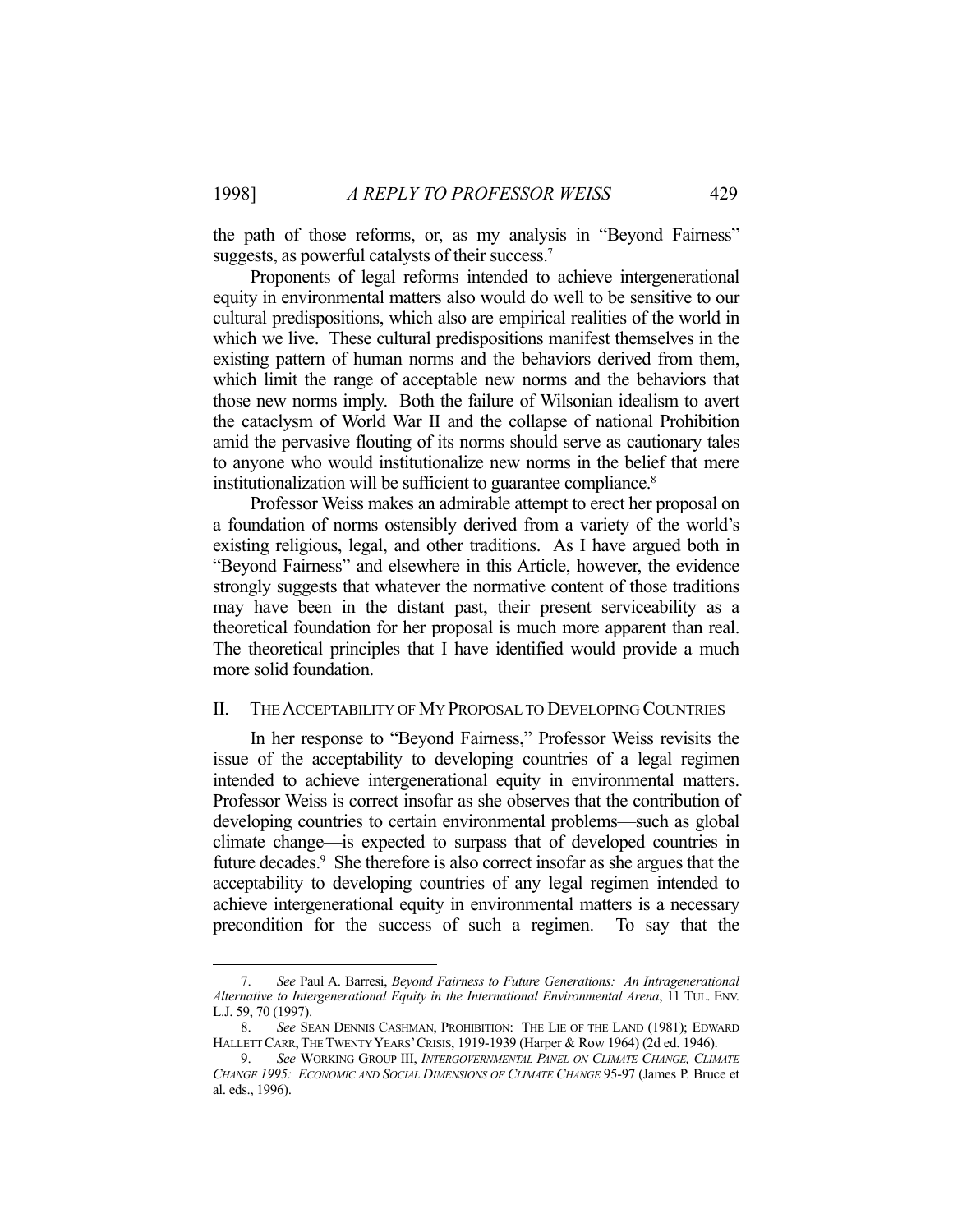acceptability of a legal regimen to developing countries is a necessary precondition, however, is not to say that it is a sufficient one. As I argue in "Beyond Fairness," developing countries are unlikely to be able to participate meaningfully in any legal regimen intended to achieve intergenerational equity in environmental matters without substantial economic and technological assistance from the Western industrial democracies. Any such legal regimen still would have to be acceptable to the Western industrial democracies, perhaps all the more so given the likelihood that developing countries will come to play the principal role in perpetuating particular environmental problems, and thus will require a correspondingly larger amount of Western economic and technological aid.

 My primary focus in "Beyond Fairness" was on developing an alternative to Professor Weiss's proposal that would be culturally more acceptable to the Western industrial democracies, whose endorsement of any effort to achieve intergenerational equity in environmental matters will be essential if that effort is to succeed. Accordingly, I proposed a legal regimen based on intranational, intragenerational, individual legal rights and duties only, which fits squarely within Western legal and other cultural traditions. In her reply to "Beyond Fairness," Professor Weiss objects to my proposal on the ground that its individual rights and duties component would make it unacceptable to African or Eastern countries whose legal and other cultural traditions are more communitarian than those of the West.

 Professor Weiss's objection would be a problematic one if the theoretical coherence or practical effectiveness of my proposal were dependent on each and every country structuring its intranational contract in precisely the same manner. Fortunately, such is not the case. Neither the cultural acceptability of my proposal to the Western industrial democracies nor its effectiveness in achieving intergenerational equity in environmental matters would be compromised if some countries were to base their intranational contracts on group rights and duties, even if those group rights and duties were to be intergenerational. Nor would groupbased intranational contracts in the African or Eastern countries to which Professor Weiss refers be inconsistent with humans' biologically-based predisposition to care about certain members of future generations in certain ways, or with the cultural corollaries of this predisposition. To the extent that the groups to which the intranational contractual rights and duties would attach were defined by clan, tribal, ethnic, racial, or perhaps even linguistic or religious criteria, the boundaries of those groups would reflect perceptions of genetic relationships. In any case, the Western industrial democracies still could structure their own intranational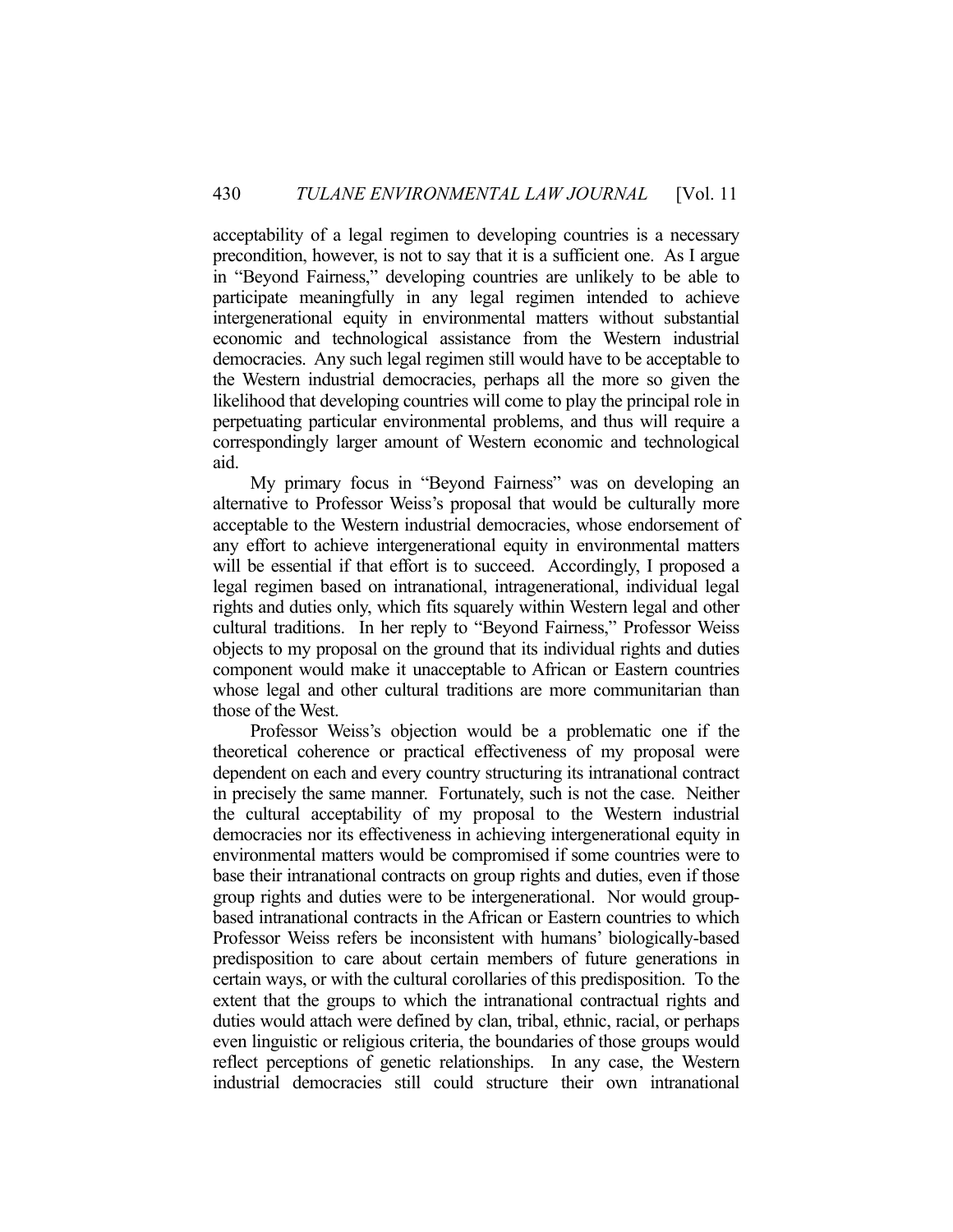contracts in a manner that would be consistent with Western legal and other cultural traditions, and all of the countries whose support would be required if intergenerational equity is to be achieved would find the new legal regimen to be culturally acceptable.

#### III. THE RELEVANCE OF NATIONAL CULTURES

 Professor Weiss also takes issue with my reliance on *intra*national contracts as the exclusive means by which principles of intergenerational equity in environmental matters are to implemented. Although Professor Weiss would rely on states to guarantee the rights and duties embodied in her own proposal,<sup>10</sup> she argues that my exclusive reliance on *intra*national contracts is anachronistic given the increasingly important role played by non-state actors in the international system.

 Although the trend toward non-state actors playing an increasingly important role in the international system is manifest, it would be a mistake to conclude from this trend that nation-states—or, more to the point, that *national cultures*—are no longer forces to be reckoned with. Ironically, Professor Weiss's reference to "ethnic minorities" as one species of non-state actor whose participation in international affairs points to the diminished importance of states provides dramatic evidence that national cultures remain a potent international force. Ethnic minorities, almost by definition, are cultural minorities. The power of cultural minorities to shape international affairs has been demonstrated most dramatically in recent years in those parts of the world where state boundaries have been inartfully superimposed on preexisting cultural ones—often by imperial, colonial, or neocolonial powers—thus forcing multiple cultural groups to live together within the borders of a single state or isolating the members of a single cultural group within the borders of multiple states.<sup>11</sup>

 Furthermore, the other non-state actors to which Professor Weiss refers—among them multinational corporations, subunits of national governments, and local nongovernmental organizations—are not cultureless entities. They all are comprised of human beings, who can be expected to bring their cultural predispositions to bear on their international activities.

 On the other hand, the trend toward transnational actors such as multinational corporations, intergovernmental organizations, and

 <sup>10.</sup> WEISS, *supra* note 3, at 48,109.

 <sup>11.</sup> *See, e.g.*, DAVID FROMKIN, A PEACE TO END ALL PEACE 558-67 (1989) (the Middle East); Roger Cohen, *A Cycle of War and Illusion*, N.Y. TIMES, Sept. 24, 1995, at 4:3 (the Balkans); James C. McKinley, Jr., *Searching in Vain for Rwanda's Moral High Ground*, N.Y. TIMES, Dec. 21, 1997, at 4:3.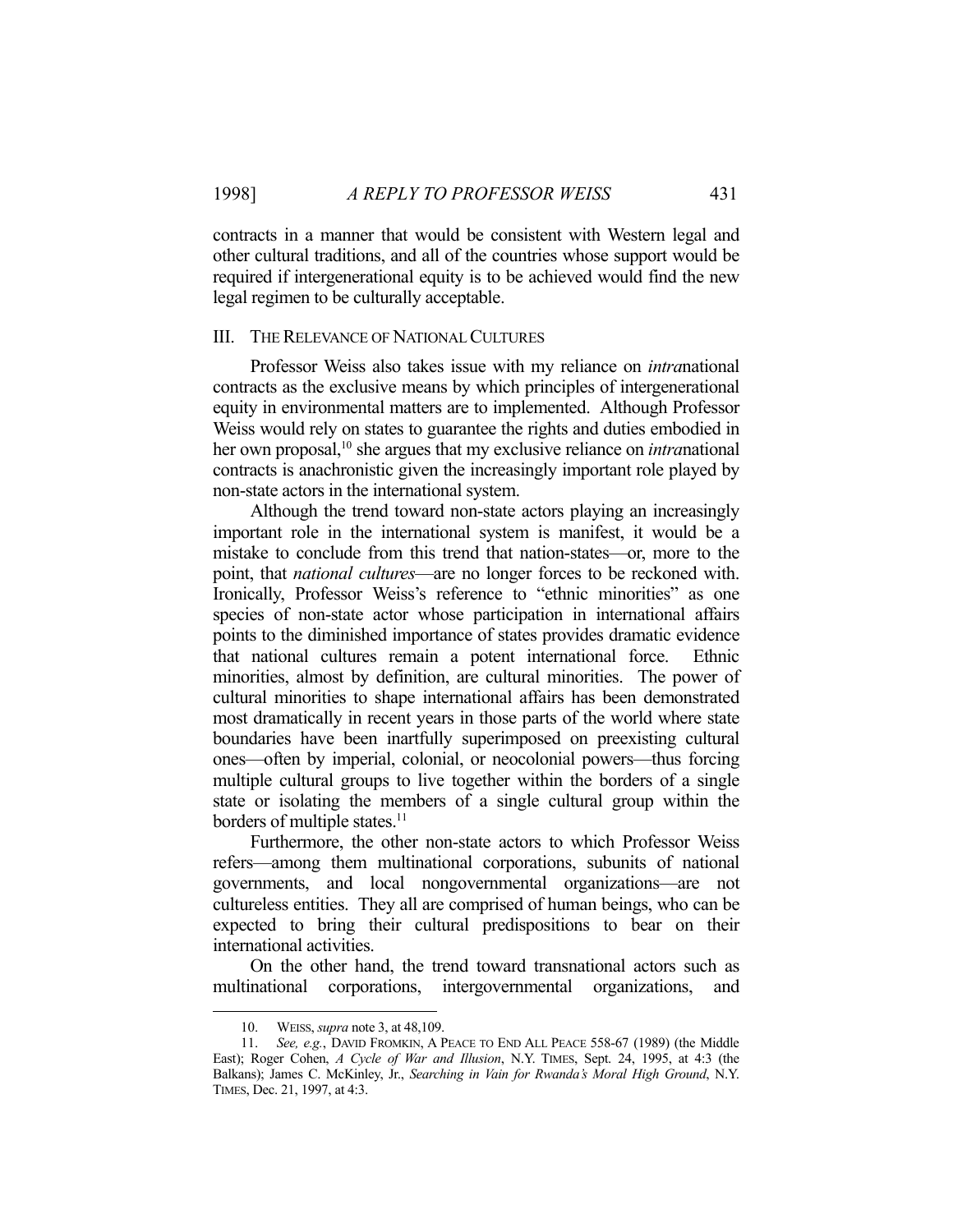multinational nongovernmental organizations playing an increasingly important role in international affairs could be viewed as the harbinger of an incipient global cultural homogenization, which would make cultural differences less relevant as a constraint on the content of a legal regimen intended to achieve intergenerational equity in environmental matters. The evidence strongly suggests, however, that in ways ranging from the trivial to the profound, any global cultural homogenization that may be taking place is occurring largely along Western—especially American lines. South Africans dine in restaurants whose walls are decorated with paintings of the Continental Congress and stained-glass murals of American cattle drives; $12$  the French stock up on pumpkins in order to celebrate an American-style "Olaween;"13 and companies from Tokyo to Berlin rush to cash in on the worldwide popularity of American pop culture.14 On a more ominous note, some observers blame the influence of the norms of female beauty currently fashionable in Western pop culture for an epidemic of eating disorders among young women in Asia.15 In the sociopolitical realm, Francis Fukuyama has made a powerful case that the ideas embodied in Western liberalism have achieved an ideological hegemony throughout most of modern world,<sup>16</sup> although his conclusion that we have therefore reached the "end of history" in a Hegelian sense has been controversial from the start.

 Given the ongoing power of national cultures to shape the modern world, my exclusive reliance on *intra*national contracts as a means to achieve intergenerational equity in environmental matters is entirely appropriate, especially insofar as it would help to ensure the support of the Western industrial democracies, whose support will be essential if intergenerational equity is to be achieved. An exclusive reliance on *intra*national contracts would be "anachronistic" only if national cultures were no longer forces to be reckoned with in the modern world, which they manifestly are.

 <sup>12.</sup> Donald G. McNeil, Jr., *South Africa's American Romance*, N.Y. TIMES, Dec. 7, 1997, at 4:3.

 <sup>13.</sup> Roger Cohen, *AH-lo-een: An American Holiday in Paris?*, N.Y. TIMES, Oct. 31, 1997, at 2.

 <sup>14.</sup> *See* Edmund L. Andrews, *American Pop Culture, Foreign-Owned*, N.Y. TIMES, Mar. 29, 1998, at 4, 16.

 <sup>15.</sup> *See* Sonni Effron, *Asia Notes A Rise in Eating Disorders*, L.A.TIMES, Nov. 2, 1997, at A1.

 <sup>16.</sup> *See* Francis Fukuyama, *The End of History?*, NAT'L INTEREST, Summer 1989, at 3; *see also* FRANCIS FUKUYAMA,THE END OF HISTORY AND THE LAST MAN (1992).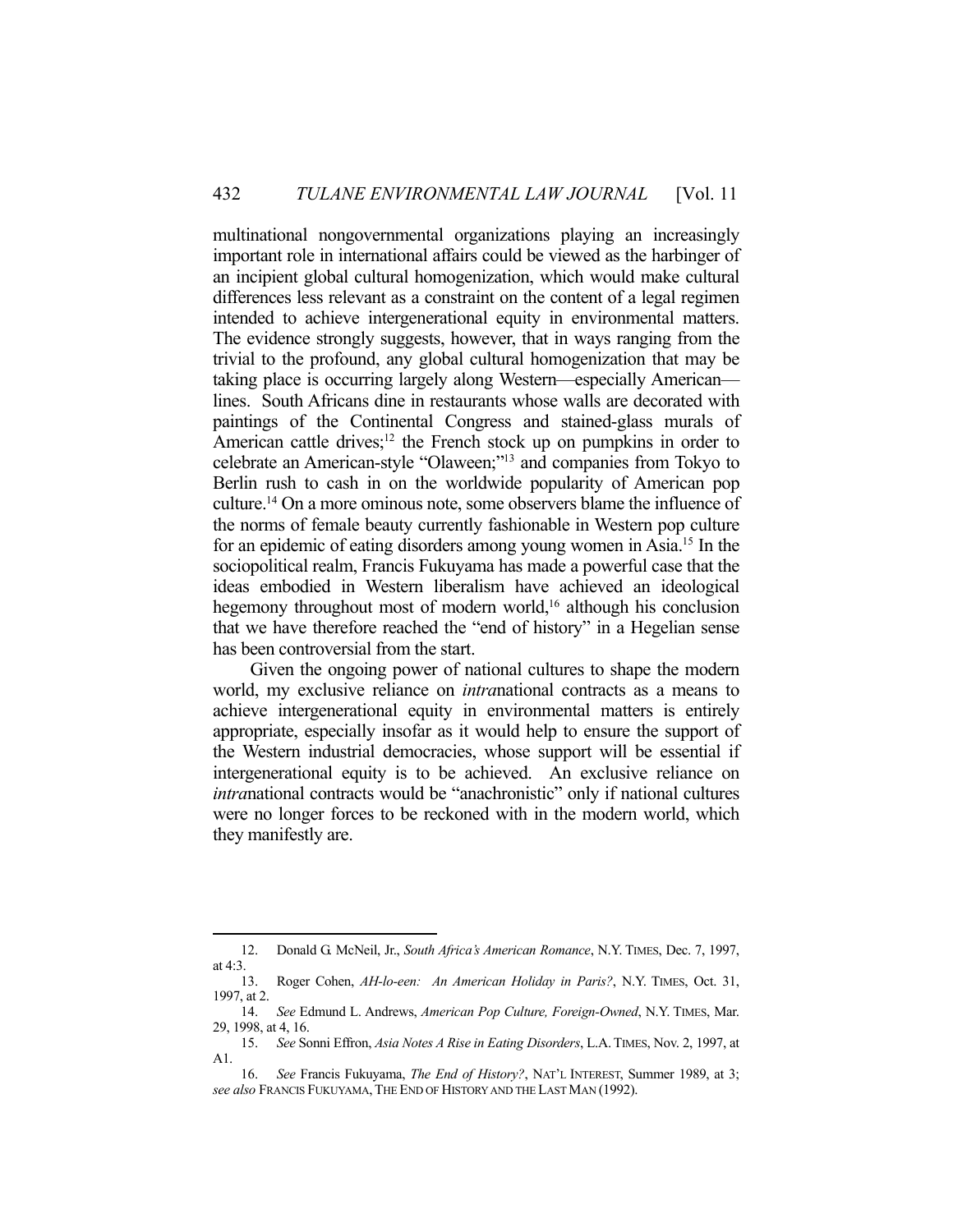#### IV. THE EMERGENCE OF PRINCIPLES OF INTERGENERATIONAL EQUITY IN INTERNATIONAL LAW

 In her reply to "Beyond Fairness," Professor Weiss offers the current content of international environmental law as evidence in support of the proposition that "an intergenerational principle of fairness has already struck a deep chord within many different cultural traditions."17 The quoted language seems to imply a retreat from her earlier position, in which she strongly suggested that the elements of her proposal were acceptable to all of the major cultural traditions of the world. 18 Perhaps this implication was an inadvertent one. In any case, I understand Professor Weiss to be claiming in her response to "Beyond Fairness" that the principles currently embodied in international law demonstrate the existence of a deeply rooted, essentially worldwide, cross-cultural consensus in favor of recognizing intergenerational group rights and duties in environmental matters. The evidence that she offers in support of this claim certainly demonstrates the presence of *some* support in *some* quarters for *some* of the principles embodied in her proposal, but it falls far short of demonstrating the existence of a cross-cultural consensus of the type and scope that she claims.

 As an initial matter, there is an important distinction to be made between mere manifestations of concern about the welfare of future generations and the embrace of intergenerational group rights and duties as a means to vindicate that concern. In a world where human beings are inherently predisposed to care about members of future generations, we would expect to find abundant evidence of the former, although not necessarily of the latter. Furthermore, to say that intergenerational environmental group rights and duties are *becoming* a part of international and national law, or are *emerging* as issues in international and national jurisprudence, is not necessarily to say that they have become so firmly established in any of these realms that they demonstrate the existence of a cross-cultural consensus in their favor of the depth and breadth claimed by Professor Weiss. In light of these observations, the evidence offered by Professor Weiss in support of her claim provides considerably less support than she seems to suppose.

 The four International Court of Justice (ICJ) opinions cited by Professor Weiss are especially illuminating in this regard. In two of the four opinions, the majority of the ICJ clearly articulates its concern for the welfare of future generations, but fails to raise the issue of intergenerational group rights and duties as a means to vindicate that

 <sup>17.</sup> *See* Weiss Reply, *supra* note 1, at 97.

 <sup>18.</sup> *See* WEISS, *supra* note 3, at 17-21, 38.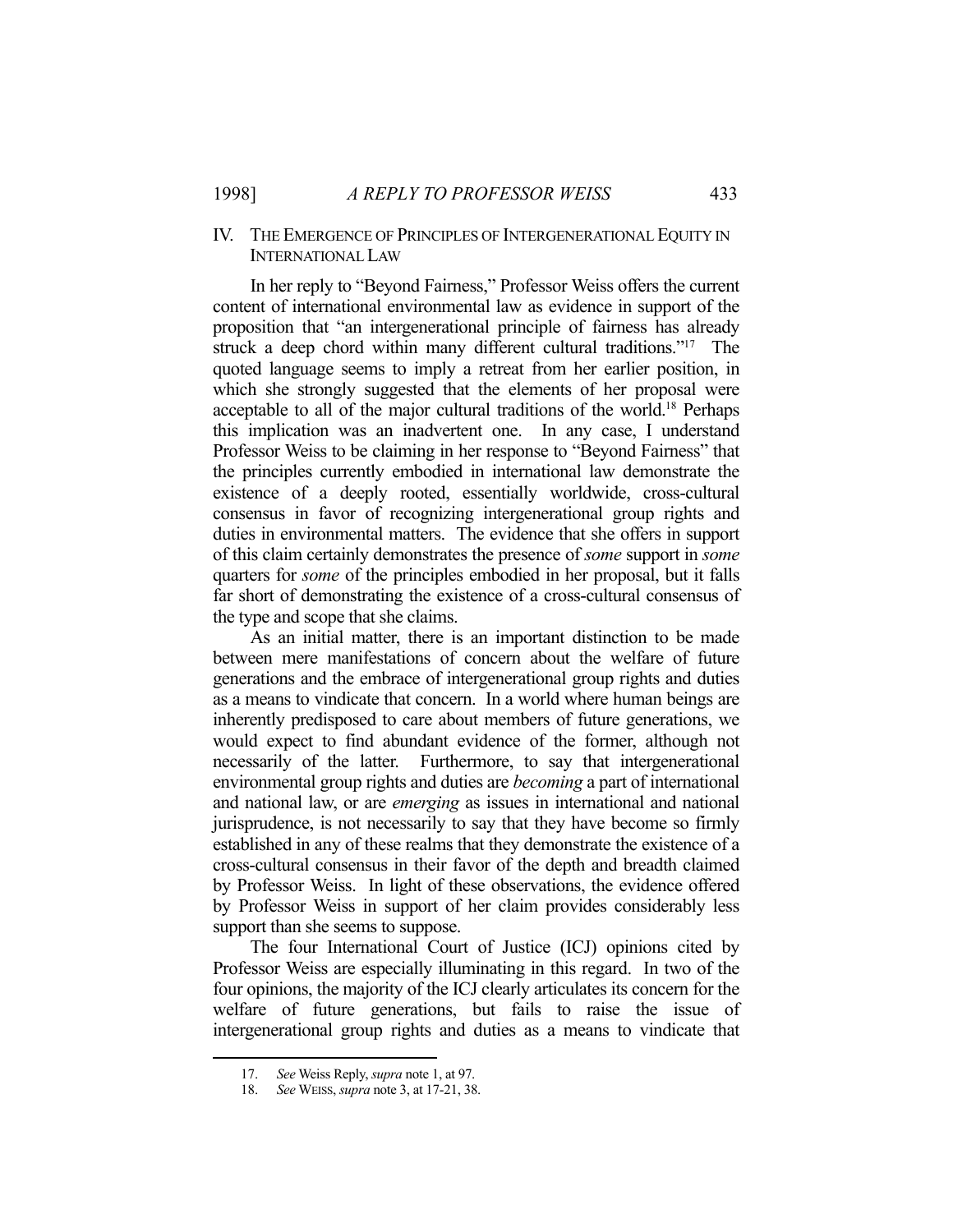concern.19 In the other two opinions, the majority does not address the welfare of future generations at all.<sup>20</sup> To the extent that the ICJ opinions cited by Professor Weiss provide any support for the existence of a deeply rooted, essentially worldwide, cross-cultural consensus in favor of recognizing intergenerational group rights and duties in environmental matters, that support comes from the remarks of Judge Weeramantry, who relies on evidence similar to the evidence on which Professor Weiss relies in making similar sorts of arguments.<sup>21</sup> Indeed, Judge Weeramantry repeatedly cites to Professor Weiss's own work.<sup>22</sup> The most revealing feature of Judge Weeramantry's remarks, however, is that they are the remarks of a *single* judge writing in *separate* and *dissenting* opinions. The same remarks, if endorsed by a majority of the court, would have provided a much firmer foundation for Professor Weiss's claim.

 Professor Weiss also offers *Minors Oposa v. Secretary of the Department of Environment and Natural Resources*, 23 the 1993 Supreme Court of the Philippines decision to which I refer in "Beyond Fairness," as evidence in support of her claim that a deeply rooted, essentially worldwide, cross-cultural consensus exists in favor of recognizing intergenerational environmental group rights and duties. As an initial matter, Professor Weiss errs in claiming that I offered *Minors Oposa* in support of the individual rights component of my proposal. I did not. I offered *Minors Oposa* only in support of the intranational component of my proposal. My argument was that *Minors Oposa* provides support for the appropriateness of a legal regimen based solely on intranational contracts because *Minors Oposa* was decided by a national court under national law on principles of intergenerational equity for future generation nationals *of that nation state*.

 <sup>19.</sup> *See* Gabcíkovo-Nagymaros Project (*Hungary v. Slovakia*), para. 53, Sept. 25, 1997 (visited May 28, 1998) <http://www.icj-cij.org/idocket/ihs/ihsjudgement/ihsjudcontent.html> [hereinafter *Danube*]; Advisory Opinion on the Legality of the Threat or Use of Nuclear Weapons, 35 I.L.M. 809, 821, 822 (1996) [hereinafter 1996 Advisory Opinion].

 <sup>20.</sup> *See* Request for an Examination of the Situation in Accordance with paragraph 63 of the Court's Judgement of 20 December 1974 in the Nuclear Test (*New Zealand v. France*), 1995 I.C.J. 288 (Sept. 1995) [hereinafter 1995 Nuclear Test]; Maritime Delimitation in the Area Between Greenland and Jan Mayen (*Denmark v. Norway*), 1993 I.C.J. 38 (June 1993) [hereinafter *Denmark v. Norway*].

 <sup>21.</sup> *See Danube*, *supra* note 19, para. 11, 16, 17 (Weeramantry, J., separate opinion); 1996 Advisory Opinion, *supra* note 19, at 888, 905-06 (Weeramantry, J., dissenting); 1995 Nuclear Test, *supra* note 20, at 341-42 (Weeramantry, J., dissenting); *Denmark v. Norway*, *supra* note 20, at 274-78 (Weeramantry, J., separate opinion).

 <sup>22.</sup> *See* 1996 Advisory Opinion, *supra* note 19, at 888 n.23 (Weeramantry, J., dissenting); 1995 Nuclear Test, *supra* note 20, at 341 (Weeramantry, J., dissenting); *Denmark v. Norway*, *supra* note 20, at 277 n.1, 277 n.3 (Weeramantry, J., separate opinion).

 <sup>23.</sup> Minors Oposa v. Secretary of the Dep't of Env't and Nat. Resources, 33 I.L.M. 173 (1994).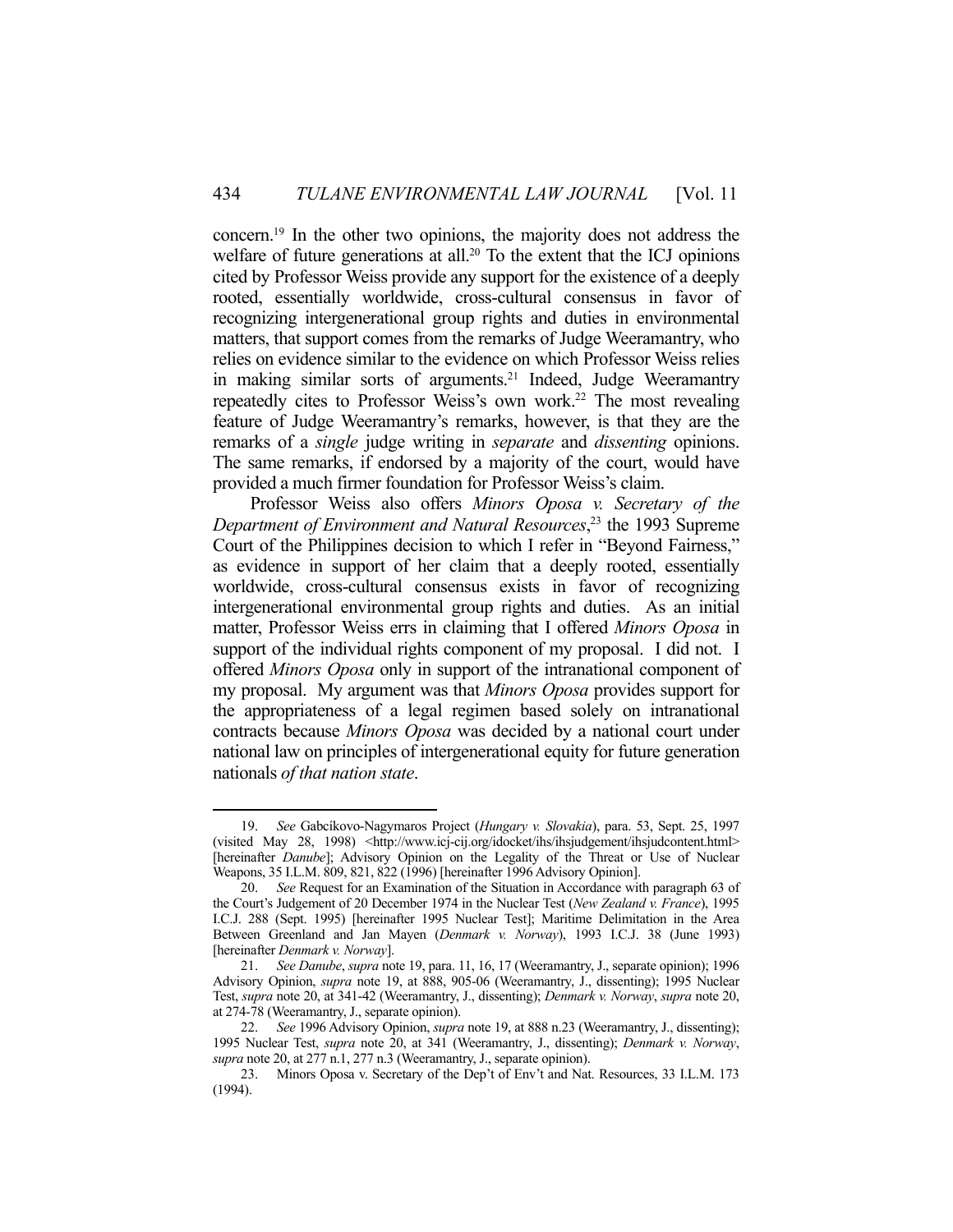Be that as it may, even *Minors Oposa* arguably provides less support for the existence of a cross-cultural consensus of the type and scope claimed by Professor Weiss than she supposes, although the court's language leaves room for interpretation in that regard. The court in *Minors Oposa* ruled that the minor plaintiffs could file a class suit "for themselves, for *others of their generation* and for *the succeeding generations*" in order to vindicate environmental rights recognized by the Filipino Constitution.<sup>24</sup> On its face, the quoted language suggests that the court conceived of each future generation as unitary, but conceived of the present generation as a mere aggregation of individuals. Thus, to the extent that *Minors Oposa* implies a recognition by Filipino law of both intergenerational environmental rights and intergenerational environmental duties, the court's language suggests that the court intended to pair *group* rights with *individual* duties. The court offered no rationale for this peculiar juxtaposition, suggesting the possibility that it might have been inadvertent. If it was not inadvertent, then *Minors Oposa* merely stands for the proposition that intergenerational group rights, if not intergenerational group duties, enjoy *some* support in *some* quarters as a means for vindicating our inherent predisposition to care about members of future generations, which I do not deny. My argument is that these rights and duties do not enjoy *sufficient* support in the *right* quarters to serve as a solid foundation for an effective legal regimen intended to achieve intergenerational equity in environmental matters, and that we therefore should look elsewhere for the theoretical building blocks with which to construct that foundation if our primary interest is in ensuring that the legal regimen that rests on it will be effective.

 Professor Weiss also offers the reports of two groups of legal experts in support of her claim that a deeply rooted, essentially worldwide, crosscultural consensus exists in favor of recognizing intergenerational environmental group rights and duties.<sup>25</sup> These expert reports are probative, but not dispositive. If the evidence on the basis of which the experts formed their opinions truly demonstrates the existence of a crosscultural consensus of the type and scope claimed by Professor Weiss, then that evidence ought to be able to stand on its own.

 <sup>24. 33</sup> I.L.M. at 185 (emphasis added).

 <sup>25.</sup> *See Final Report of the Expert Group Workshop on International Environmental Law Aiming at Sustainable Development*, U.N. Environment Programme, at 13-14, para. 44-45, UNEP/IEL/WS/3/2 (1996); *Report of the Expert Group Meeting on Identification of Principles of International Law for Sustainable Development*, Comm. on Sustainable Development, 4th Sess., Background Paper #3, at 12, para. 41-42 (1995).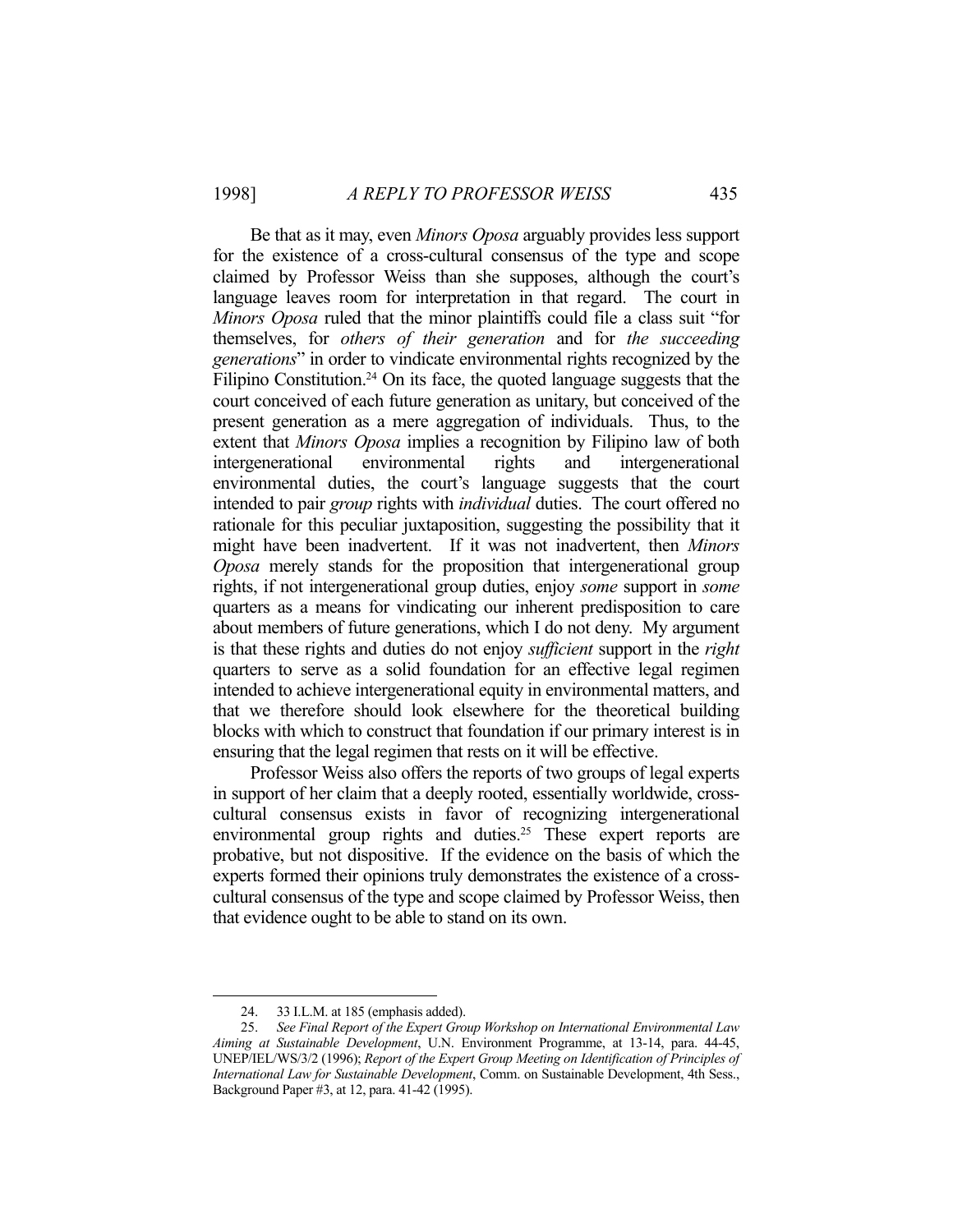Professor Weiss also offers preambles to various international legal instruments and *travaux preparatoires* in support of her claim.<sup>26</sup> These documents provide ambiguous support at best. Although they provide some evidence that certain legal principles are "developing" or "emerging" in international environmental law, and abundant evidence that members of the international community are concerned about the welfare of members of future generations, they hardly demonstrate the existence of a cross-cultural consensus of the type and scope claimed by Professor Weiss. The most telling evidence in this regard is that all of the language in question is precatory. The signatories to the documents in which this precatory language appears need not have concerned themselves with the practical implications of endorsing principles that they then would have been required to implement domestically in accordance with international law. The assertion of these principles in precatory form might just as easily have stemmed from a perceived need on the part of the signatories to produce an agreement in the face of pressure exerted by nongovernmental organizations or other politically powerful actors as from deeply rooted cultural convictions.

 The declaration pending before UNESCO and the generational bill of rights proposed by the Cousteau Society provide similarly weak support for Professor Weiss's claim.<sup>27</sup> These proposals make clear that some support for recognizing intergenerational environmental group rights and duties exists in some quarters, which I again do not deny. As mere proposals for action, however, they fail to provide much solid evidence in support of the existence of a cross-cultural consensus of the type and scope claimed by Professor Weiss. Her case would become much stronger in this regard if these proposals were to be adopted by an appropriate international body in a form that would make them enforceable as a matter of international law.

 Professor Weiss's ostensible purpose in presenting all of this evidence is to demonstrate the existence of a deeply rooted, essentially worldwide, cross-cultural consensus in favor of the recognition of intergenerational group rights and duties in environmental matters. Her analysis makes clear that a concern for the welfare of future generations has found expression in international law, which is precisely what one

 <sup>26.</sup> *See* Convention on International Trade in Endangered Species, Mar. 3, 1973, 27 U.S.T. 1087, 993 U.N.T.S. 243 (1973); Convention on Biological Diversity, June 5, 1992, 31 I.L.M. 818 (entered into force Dec. 29, 1993); United Nations Framework Convention on Climate Change, May 29, 1992, 31 I.L.M. 849 (entered into force March 21, 1994); Eighth Commission, Institut de Droit International, Responsibility and Liability under International Law for Environmental Damage, adopted Sept. 4, 1997, Francisco Orrego Vicuña, rapporteur; The Environment, Travaux preparatoires, 67 Annuaire de l'Institut de Droit International 311 (1997).

 <sup>27.</sup> *See* Weiss Reply, *supra* note 1, at 97.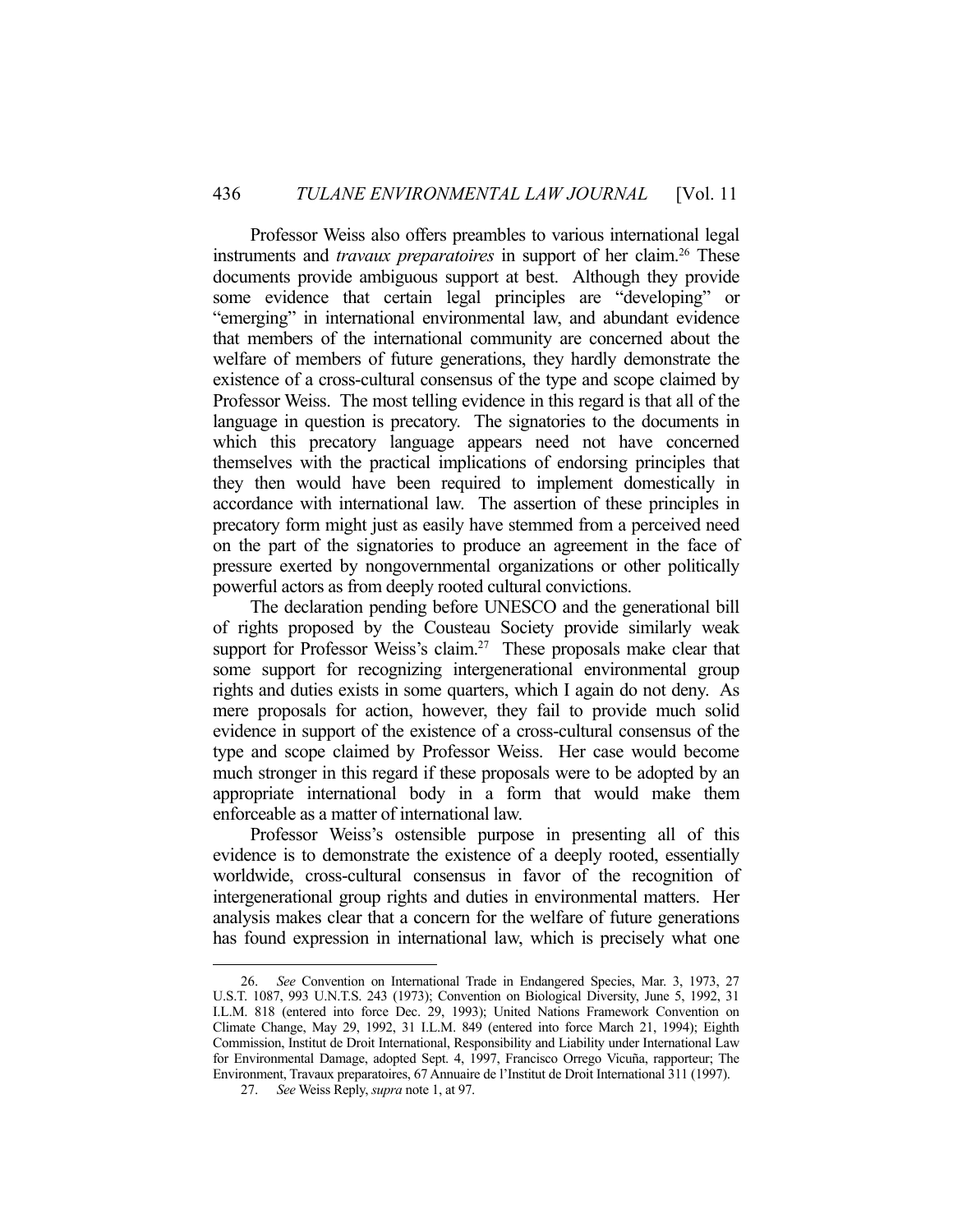would expect in a world where human beings are inherently predisposed to care about members of future generations. Her analysis also makes clear that intergenerational environmental group rights and duties have been raised as an issue in international legal discourse. What her analysis fails to demonstrate, however, is the existence of a deeply rooted, essentially worldwide, cross-cultural consensus in favor of the recognition of intergenerational environmental group rights and duties. She must therefore fall back on the content of the world's cultures themselves for evidence in support of her claim. As I argue both in "Beyond Fairness" and elsewhere in this Article, that evidence is all too lacking, at least (but probably not exclusively) with regard to the Western industrial democracies, whose support will be essential if intergenerational equity in environmental matters is to be achieved.

#### V. DOES IT MATTER?

 The remaining issue is the most important one. Professor Weiss raises it twice in her reply to "Beyond Fairness," once in the first paragraph and again in the fourth. In both places, she observes that my proposal and hers both seek to achieve intergenerational equity in environmental matters, and differ only in the means by which they propose to achieve it.<sup>28</sup> She then asks, in effect: Does it matter? Professor Weiss seems to have intended this question as a rhetorical one, although it should be anything but that. The answer to the question is: Yes, it does matter, for a profoundly important reason. It matters because of the way in which humans perceive and respond to their world.

 At the core of the way in which humans perceive and respond to their world are the notions of *frame* and *frame alignment*. Sociologist Erving Goffman used the term *frame* to describe the cognitive device used by individuals to interpret and organize experience.<sup>29</sup> Frames allow individuals to answer the questions: What is going on here? and: How should I respond?30 As conceived by sociologist David Snow and his collaborators, frame *alignment* is the process by which two individuals come to interpret the same experience through the same frame.<sup>31</sup> Advocates of policy change—such as the change that would be required to implement a new legal regimen intended to achieve intergenerational equity in environmental matters—must convert a critical mass of

 <sup>28.</sup> *See id.* at 89, 90.

 <sup>29.</sup> *See* ERVING GOFFMAN, FRAME ANALYSIS 10-11, 13, 21 (1974).

 <sup>30.</sup> *See id.* at 8, 13, 21; *see also* David A. Snow et al., *Frame Alignment Processes, Micromobilization, and Movement Participation*, 51 AM. SOC. REV. 464, 464 (1986).

 <sup>31.</sup> *See* Snow et al., *supra* note 30, at 464.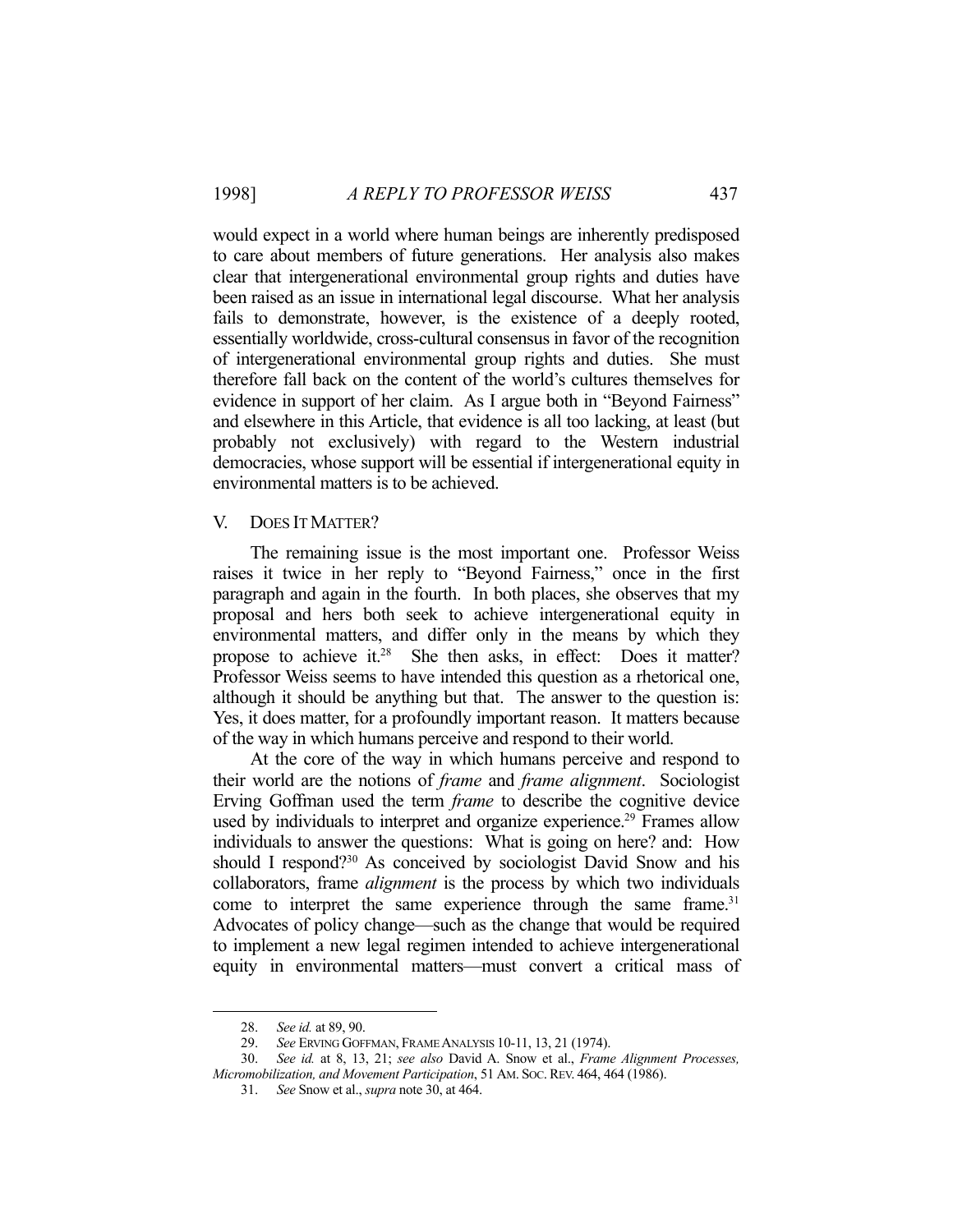politically relevant actors to their point of view. Frame alignment is at the core of this process.32

 Students of social movements have been especially active in exploring the role played by frames and frame alignment in catalyzing policy change. Political scientist Sidney Tarrow offers the most up-todate summary of the literature, $33$  to which political scientist William Gamson, sociologist David Snow, and their collaborators have made especially valuable contributions.<sup>34</sup> These scholars have made a compelling case in favor of the proposition that the prospects for frame alignment improve the more a frame resonates with the thematic content of the culture in which the targets of the frame alignment effort live.35 The more deeply rooted the theme and the more harmonious the resonance of the frame with that theme, the more likely frame alignment is to occur.<sup>36</sup>

 The politically relevant actors in this case include—at a minimum the world's politicians, bureaucrats, judges, leaders of nongovernmental organizations, and, in societies where governments are democratically responsive, mass publics. In order to secure the adoption and implementation of any legal regimen intended to achieve intergenerational equity in environmental matters, advocates of legal reform will be required to convert a critical mass of these actors to their point of view. In other words, these advocates will have to ensure that the frames of those actors become aligned with their own.

 In this context, the difference between my proposal and Professor Weiss's is the difference between a proposal whose adoption and implementation would require advocates to bring about an incremental measure of frame alignment and a proposal whose adoption and

 <sup>32.</sup> *See* Bert Klandermans, *The Formation and Mobilization of Consensus*, *in* 1 INTERNATIONAL SOCIAL MOVEMENT RESEARCH 173, 175-76 (Bert Klandermans et al. eds., 1988); Snow et al., *supra* note 30, at 464.

 <sup>33.</sup> *See* SIDNEY TARROW, POWER IN MOVEMENT 118-34 (1994).

 <sup>34.</sup> *See* WILLIAM A. GAMSON, TALKING POLITICS (1992); William Gamson, *Political Discourse and Collective Action*, *in* 1 INTERNATIONAL SOCIAL MOVEMENT RESEARCH 219 (Bert Klandermans et al. eds., 1988) [hereinafter Gamson 1988]; William A. Gamson, *The Political Culture of the Arab-Israeli Conflict*, 5 CONFLICT MGMT. & PEACE SCI. 79 (1981); William A. Gamson & Kathryn E. Lasch, *The Political Culture of Social Welfare Policy*, *in* EVALUATING THE WELFARE STATE 397 (Shimon E. Spiro & Ephraim Yuchtman-Yaar eds., 1983); David A. Snow & Robert D. Benford, *Ideology, Frame Resonance, and Participant Mobilization*, *in* 1 INTERNATIONAL SOCIAL MOVEMENT RESEARCH 197 (Bert Klandermans et al. eds., 1988); Snow et al., *supra* note 30.

 <sup>35.</sup> *See* Gamson, *supra* note 34, at 135; Gamson 1988, *supra* note 34, at 220-21, 227; Snow & Benford, *supra* note 34, at 210.

 <sup>36.</sup> *See* Snow & Benford, *supra* note 34, at 205-06, 210-11. The author is exploring frames, frame alignment, and culture in the context of selected aspects of environmental politics, public policy-making, and law, and working toward developing a research methodology that will help to facilitate the pursuit of replicable quantitative analyses of frame alignment processes, in a Ph.D. dissertation in progress at Boston University.